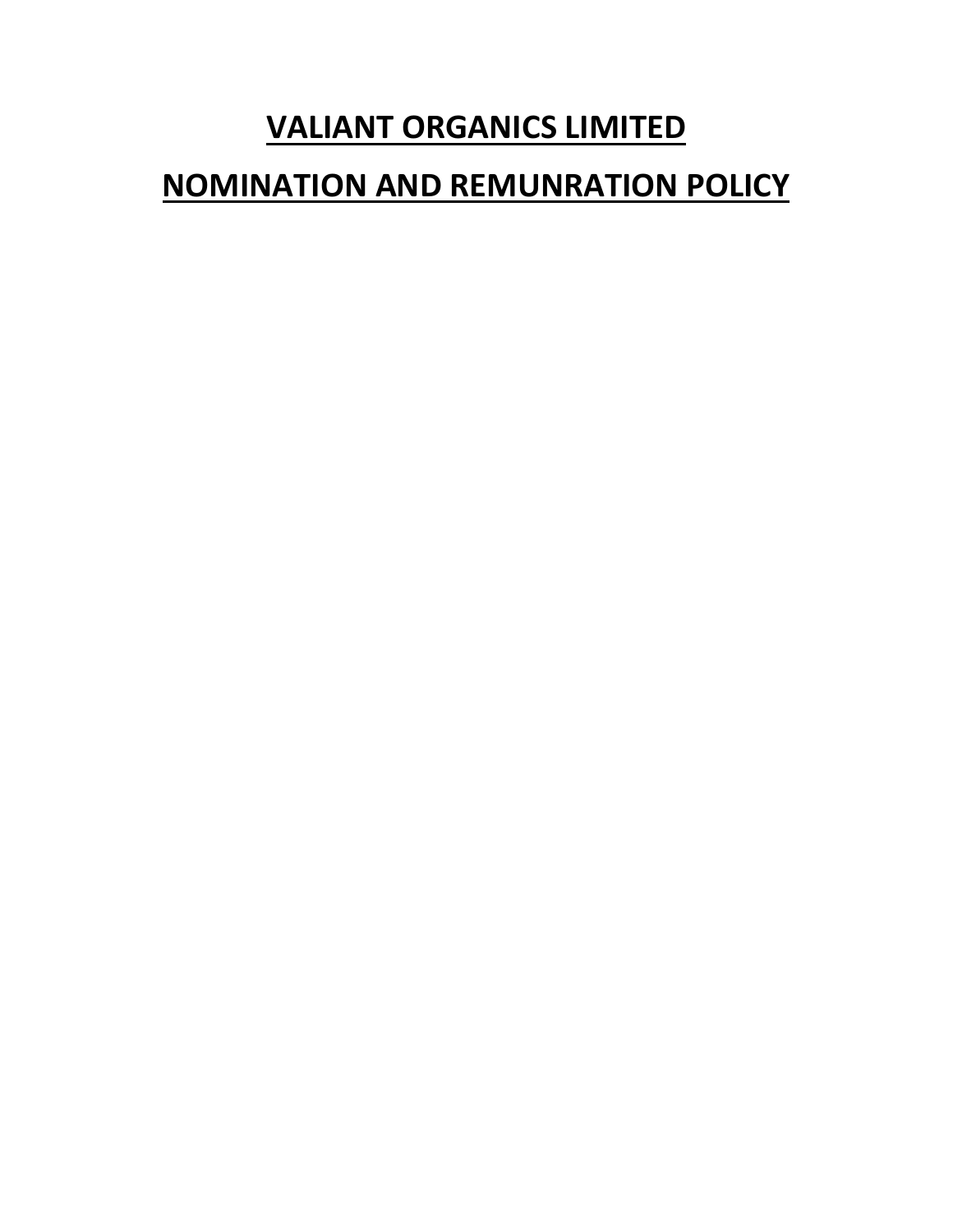## **VALIANT ORGANICS LIMITED**

## **PREFACE**

Valiant Organics Limited considers human resource as its invaluable assets. We believe that organisational development and employee development are inseparably linked. This policy aims to harmonise the aspirations of the Directors/ CEO & other employees with the organisational goals, values and strategies.

As a further step in the above direction, this Policy sets guidelines on qualification, positive attributes, appointment, removal, performance evaluation and remuneration of Directors, Key Management Personnel and Senior Management of the Company.

## **SCOPE**

The Board has constituted the Board Nomination and Remuneration Committee ("NRC") pursuant to the provisions of Section 178 of the Companies Act, 2013 and the rules made thereunder read with the Corporate Governance Guidelines as per SEBI (Listing Obligations and Disclosure Requirements) Regulations, 2015 (Listing Regulations). This Policy sets out the broad guiding principles for the Committee for recommending to the Board the appointment and remuneration of the Directors, CEO & Senior Management Personnel.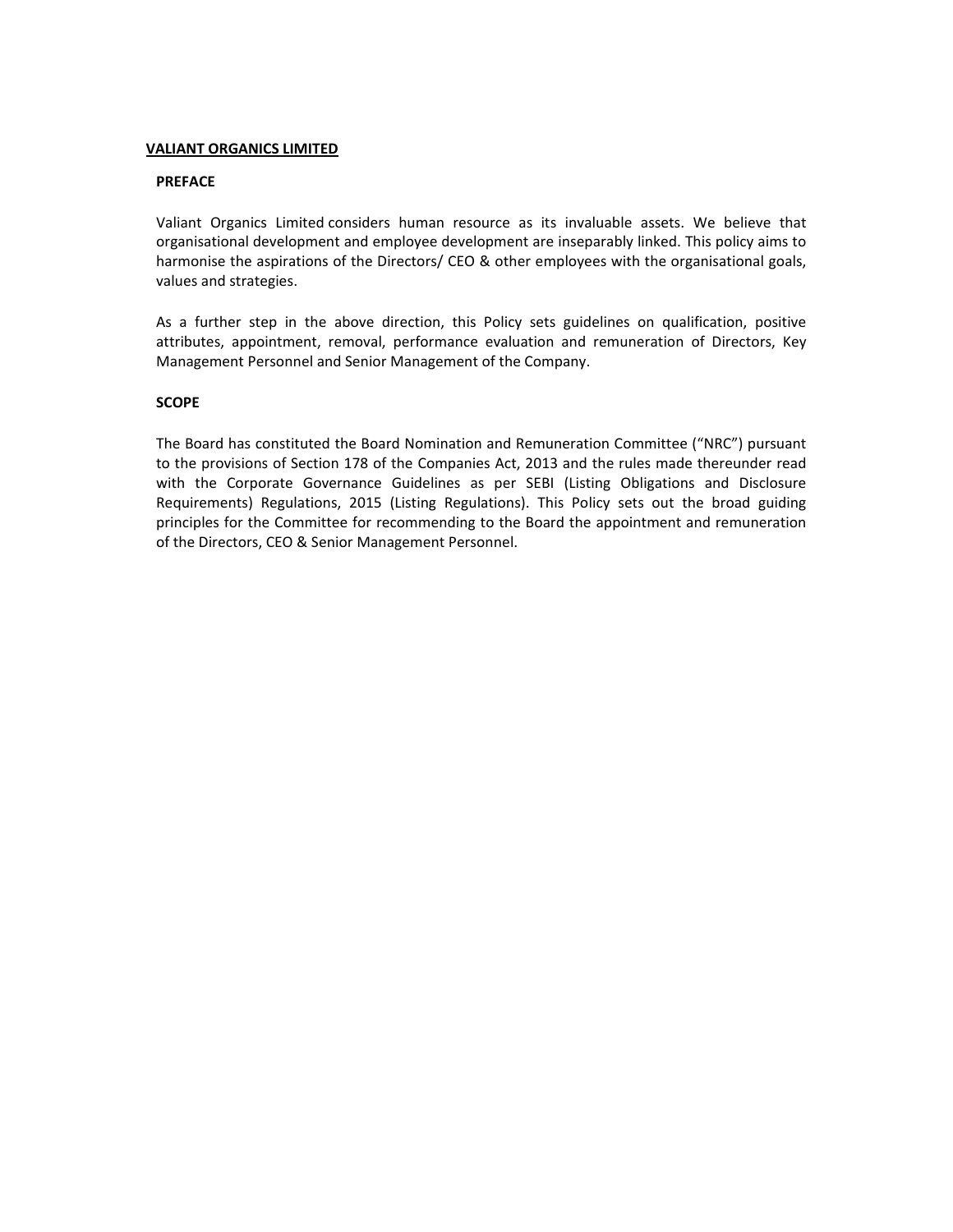# **VALIANT ORGANICS LIMITED**

## **Table of Contents**

| <b>DEFINITIONS</b>                      | 4  |
|-----------------------------------------|----|
| <b>OBJECTIVES OF POLICY</b>             | 5  |
| <b>GUIDING PRINCIPLES:</b>              | 5  |
| THE SCOPE OF NOMINATION AND REMUNARTION |    |
| COMITEE TO BE DEALT WITH AND RECOMMEND  |    |
| TO THE BOARD                            | 5  |
| POLICY FOR NOMINATION & APPOINTMENT     | 6  |
| POLICY RELATING TO THE RECOMMENDATION   |    |
| FOR DIRECTORS, KMP'S AND OTHER          |    |
| <b>EMPLOYEES</b>                        | 8  |
| PERFORMANCE MANAGEMENT PROCESS          | 10 |
| <b>MEETINGS</b>                         | 10 |
| POLICY REVIEW/ AMENDMENTS               | 10 |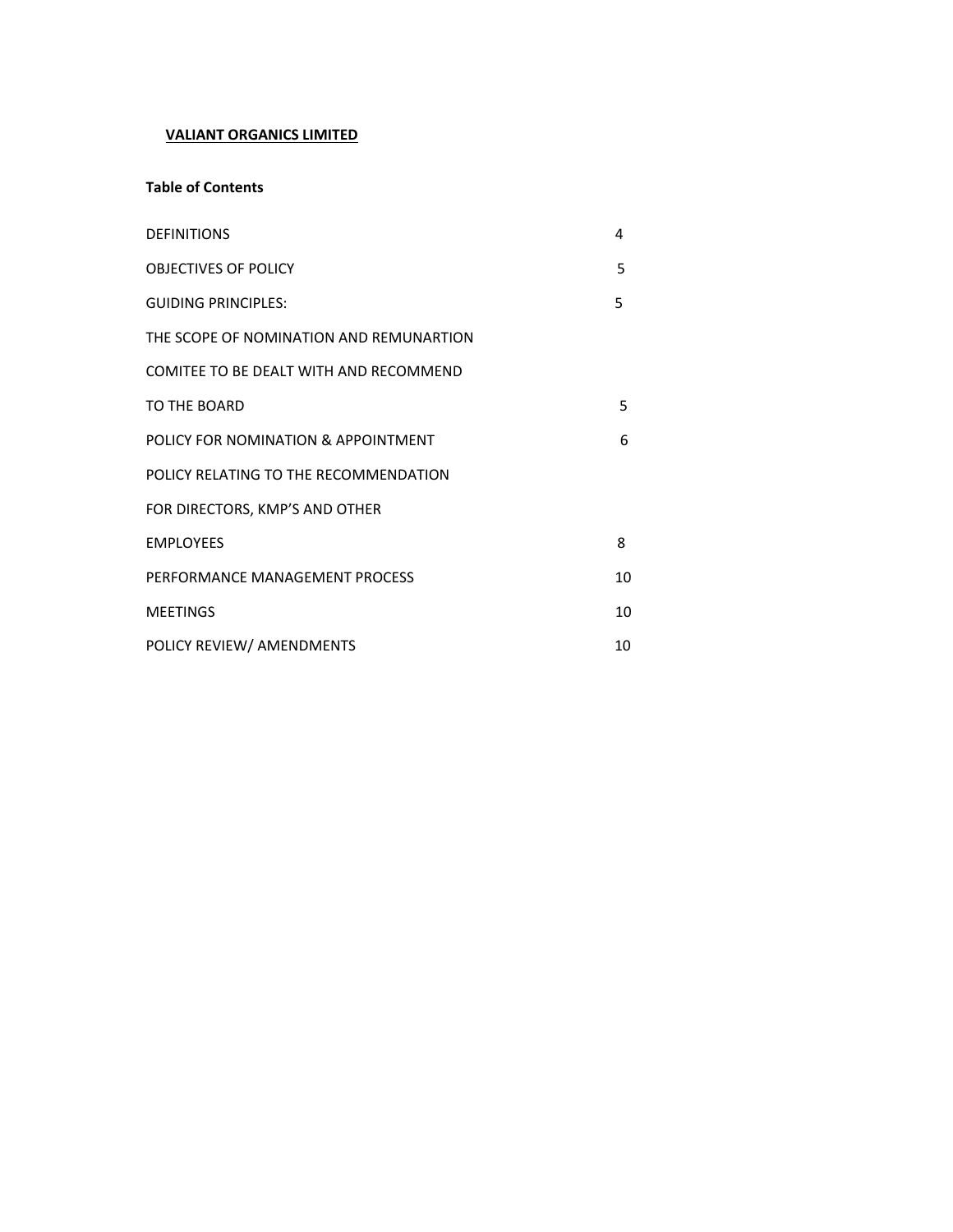## **Valiant Organics Limited**

The Policy on nomination and remuneration of Directors, CEO & Senior Management Personnel ("SMP") and all other employees has been formulated as below:

## **1. DEFINITIONS**

- a. **"Board"** means Board of Directors of the Company;
- b. **"Company"** means Valiant Organics Limited
- c. **"Director"** means a Director appointed on the Board of the Company;
- d. **"CEO"** means a Chief Executive Officer appointed by the Board of the Company;
- e. **"Key Managerial Personnel",** in relation to a company, means
	- **(**i) The Chief Executive Officer or the Managing Director
	- (ii) The Company Secretary;
	- (iii) The Whole‐Time Director;
	- (iv) The Chief Financial Officer;
	- (v) Such other officer, not more than one level below the directors who is in whole‐ time employment, designated as key managerial personnel by the Board; and
	- (vi) Such other officer as may be prescribed
- f. **"Senior Management Personnel ("SMP")"** shall mean members of the Executive Leadership Team of the Company and shall include the Chief Financial Officer and the Company Secretary of the Company, if not forming part of the Executive Leadership Team.

Unless the context otherwise requires, words and expressions used in this Policy and not defined herein but defined in the Companies Act, 2013 and Listing Regulations (as amended from time to time) shall have the meaning respectively assigned to them therein.

## **2 OBJECTIVES OF POLICY**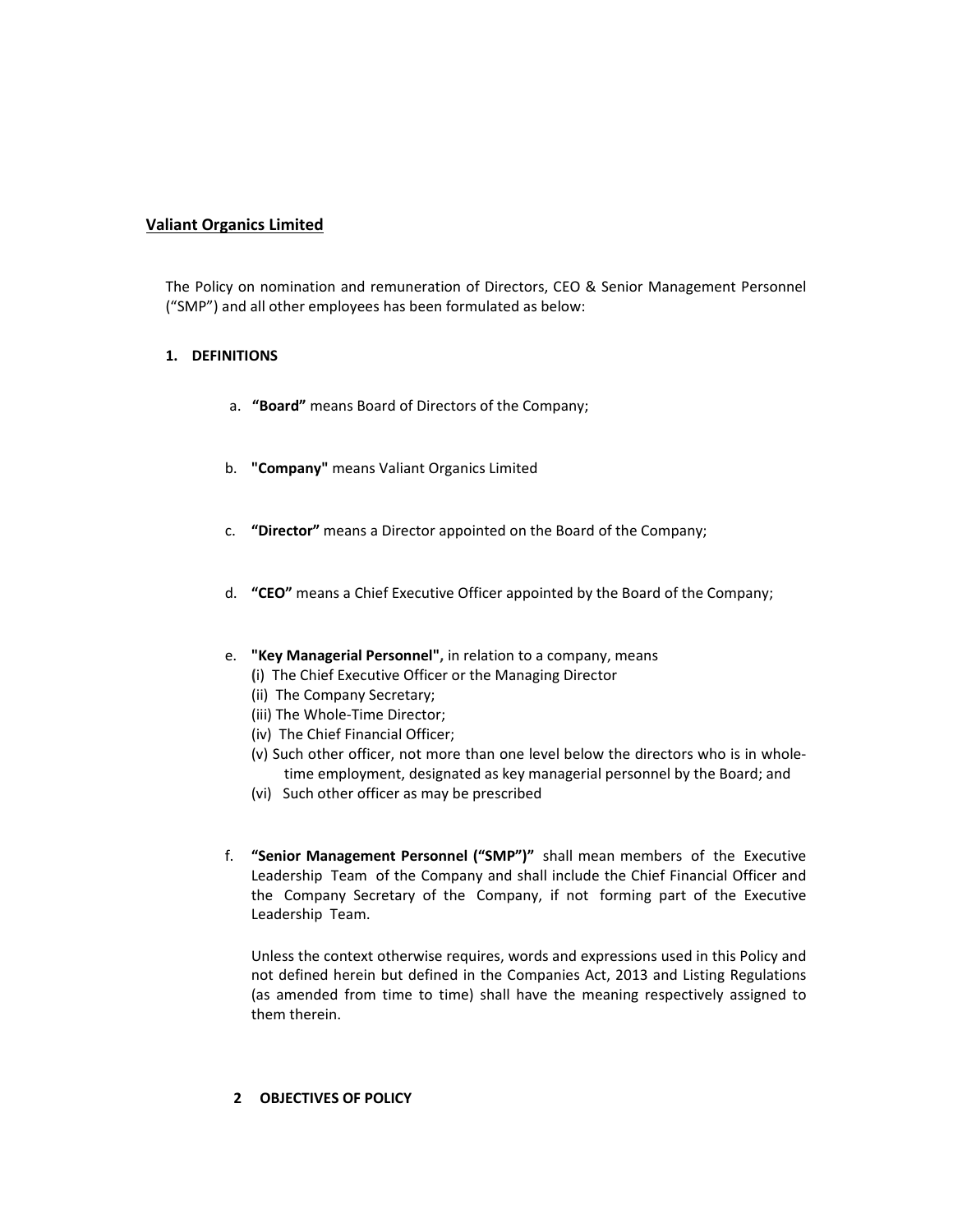The key objectives of the Policy are;

- a. To formulate criteria and advise the Board in matters of determining qualifications, competencies, positive attributes and independence of Directors, and policies relating to their appointment and removal;
- b. To review corporate goals and objectives, to set norms of performance evaluation and to lay out remuneration principles for Directors, KMP and Senior Management linked to their effort, performance and contribution towards achievement of organizational goals,
- c. To evaluate performance and give recommendations to the Board on remuneration payable to the Directors, KMP and Senior Management, and
- d. To review and recommend to the Board measures to retain and motivate talent including KMP and Senior Management Personnel with a view to ensuring long term sustainability and competitiveness of the organization.

## **3 GUIDING PRINCIPLES:**

 While formulating and implementing this Policy, the NRC will continue to ensure that;

- a. The level and composition of remuneration is reasonable and sufficient to attract, retain and motivate Directors, KMP and Senior Management Personnel considering the need for long term success of the Company,
- b. Relationship of remuneration to performance is clear and meets appropriate performance benchmarks, and
- c. Remuneration to directors, KMP and Senior Management involves a balance between fixed and incentive pay reflecting short and long ‐ term performance objectives appropriate to the working of the Company and its goals.

## **4 THE SCOPE OF NOMINATION AND REMUNERATION COMMITTEE AND KEYMATTERS TO BE DEALT WITH AND RECOMMENDED TO THE BOARD**

## **a. Size and composition of the Board**  Periodically reviewing and recommending to the Board on the size and composition of the Board to ensure that in addition to meeting statutory criteria, the Board is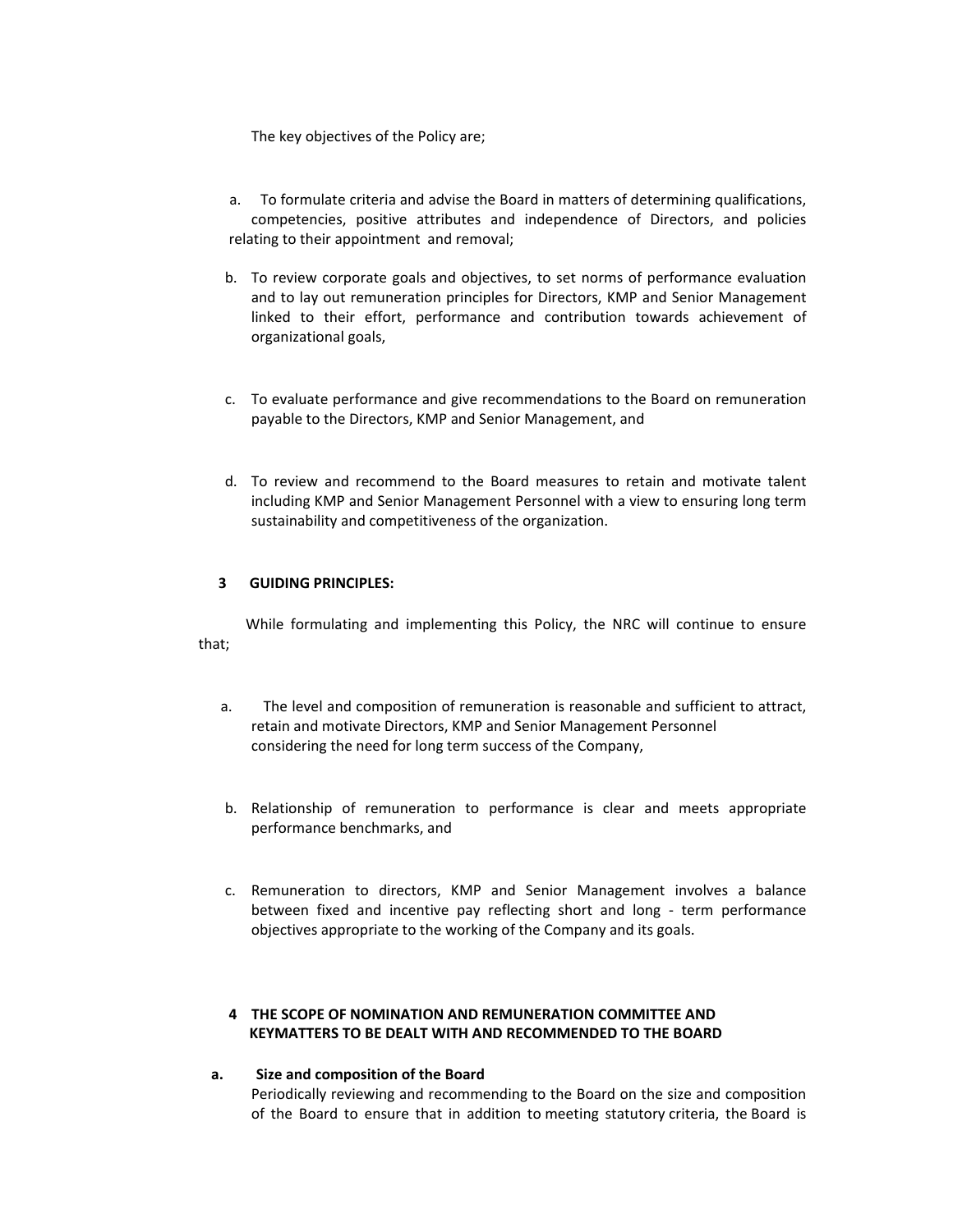well structured to make appropriate decisions and benefits from a variety of perspectives and skills, in the best interests of the Company as a whole.

## **b. Formulation of Criteria**

Formulating criteria to determine qualifications, positive attributes and independence of Directors and recommending candidates to the Board; and when circumstances warrant, the appointment of a new Director, having regard to the range of skills, experience and expertise, on the Board and who will best complement the Board.

## **c. Succession plans**

Reviewing from time to time that appropriate succession plans are in place.

## **d. Evaluation of performance**

Formulating the criteria for evaluation of Independent Directors and the Board of Directors of the Company.

#### **e. Remuneration**

Recommending to the Board on remuneration to be paid to Directors and KMP and Senior Management.

#### **f. Board diversity**

Assisting the Board in accordance with the Board Diversity Policy, to ensure the Board nomination process with regard to diversity of gender, thought, experience, knowledge and perspective on the Board.

#### **5. POLICY FOR NOMINATION & APPOINTMENT**

#### **5.1 Criteria and qualifications for Appointment**

A person to be appointed as Director, Key Managerial Personnel (KMP) or at Senior Management level should possess adequate and relevant qualification, expertise and experience for the position that he/ she is being considered for. The NRC will evaluate whether qualification, expertise and experience possessed by a person is sufficient  $/$  satisfactory for the concerned position and the NRC will make appropriate recommendations to the Board of Directors.

b. A person, to be appointed as Director, should possess impeccable reputation for integrity, expertise and insight in sectors/ areas relevant to the Company, besides ability to contribute to the Company's growth and should possess complementary skills in relation to the other Board members.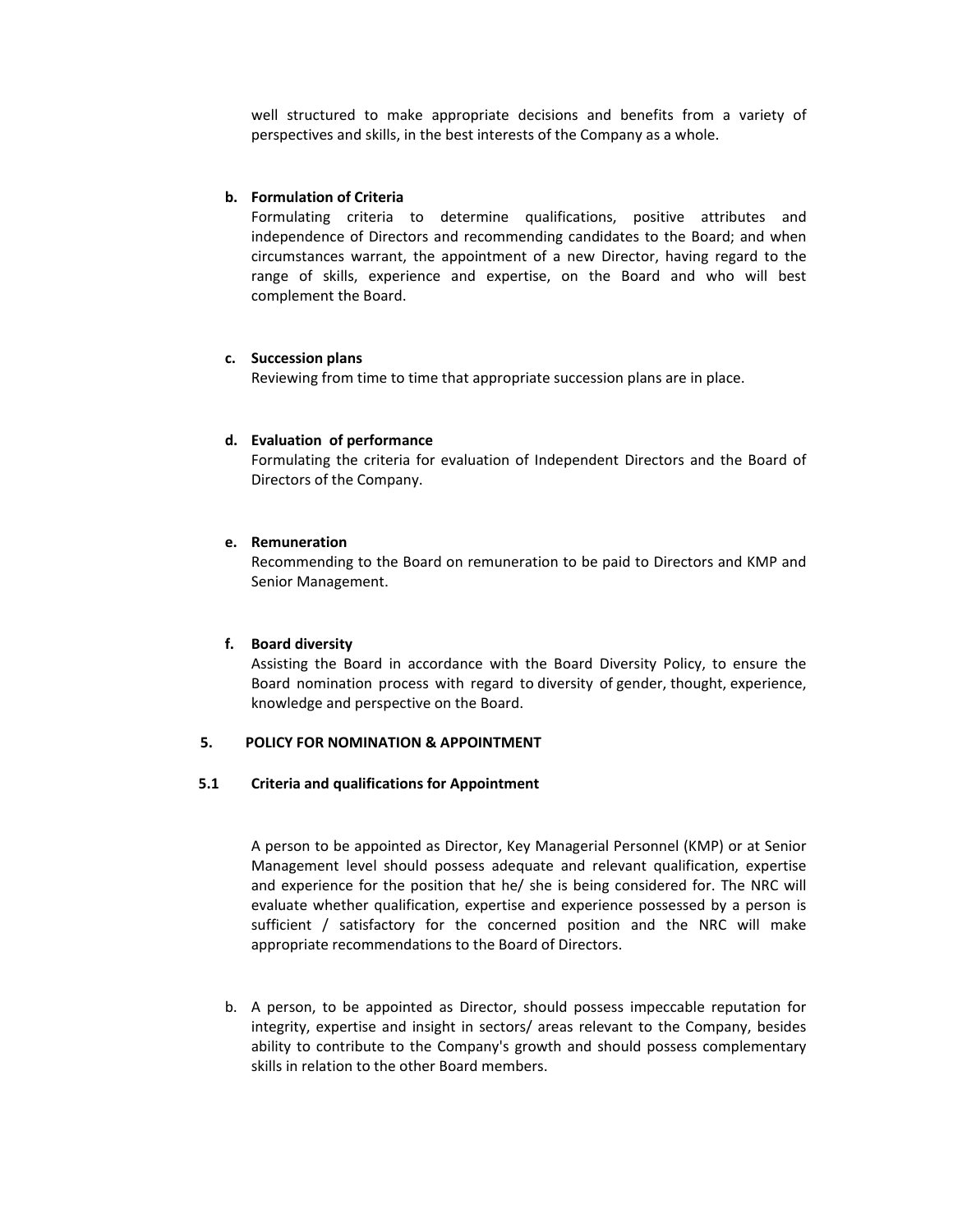- c. The Company shall not appoint or continue the employment of any person as Managing Director or KMP who incurs disqualification prescribed in any of the laws.
- d. A whole-time KMP of the Company shall not hold office in more than one company except in its subsidiary company at the same time. However, a whole-time KMP can be appointed as a Director in any company, with the prior permission of the Board of Directors of the Company and upon fulfilling other requirements as may be necessary under the relevant law.
- e. Appointment / re-appointment of a Director, KMP or Senior Management shall be confirmed through a formal letter stating terms of appointment.
- f. The NRC will review and identify Directors retiring by rotation and recommend to the Board their re‐appointment in line with their performance evaluation, eligibility and merits.
- g. The Company shall not appoint a person and shall not continue the directorship of any person as a non-executive director who has attained the age of seventy five years unless a special resolution is passed to that effect, in which case the explanatory statement annexed to the notice for such motion shall indicate the justification for appointing such a person.

## **5.2 Term/Tenure**

## **a. Managing Director/ Whole‐time Director(s) (Executive Directors)**

The Company shall appoint or re‐appoint any person as its Managing Director and/or Whole‐time Director(s) (Executive Directors) for a term not exceeding five years at a time. No re-appointment shall be made earlier than one year before the expiry of term.

## **b. Independent Director**

An Independent Director shall hold office for a term up to five consecutive years on the Board of the Company and will be eligible for re-appointment on passing of a special resolution by the Shareholders of the Company and disclosure of such appointment in the Board's report.

No Independent Director shall hold office for more than two consecutive terms, but such Independent Director shall be eligible for appointment after expiry of three years of ceasing to become an Independent Director. Provided, however, that an Independent Director shall not, during the said period of three years, be appointed in or be associated with the Company in any other capacity, either directly or indirectly.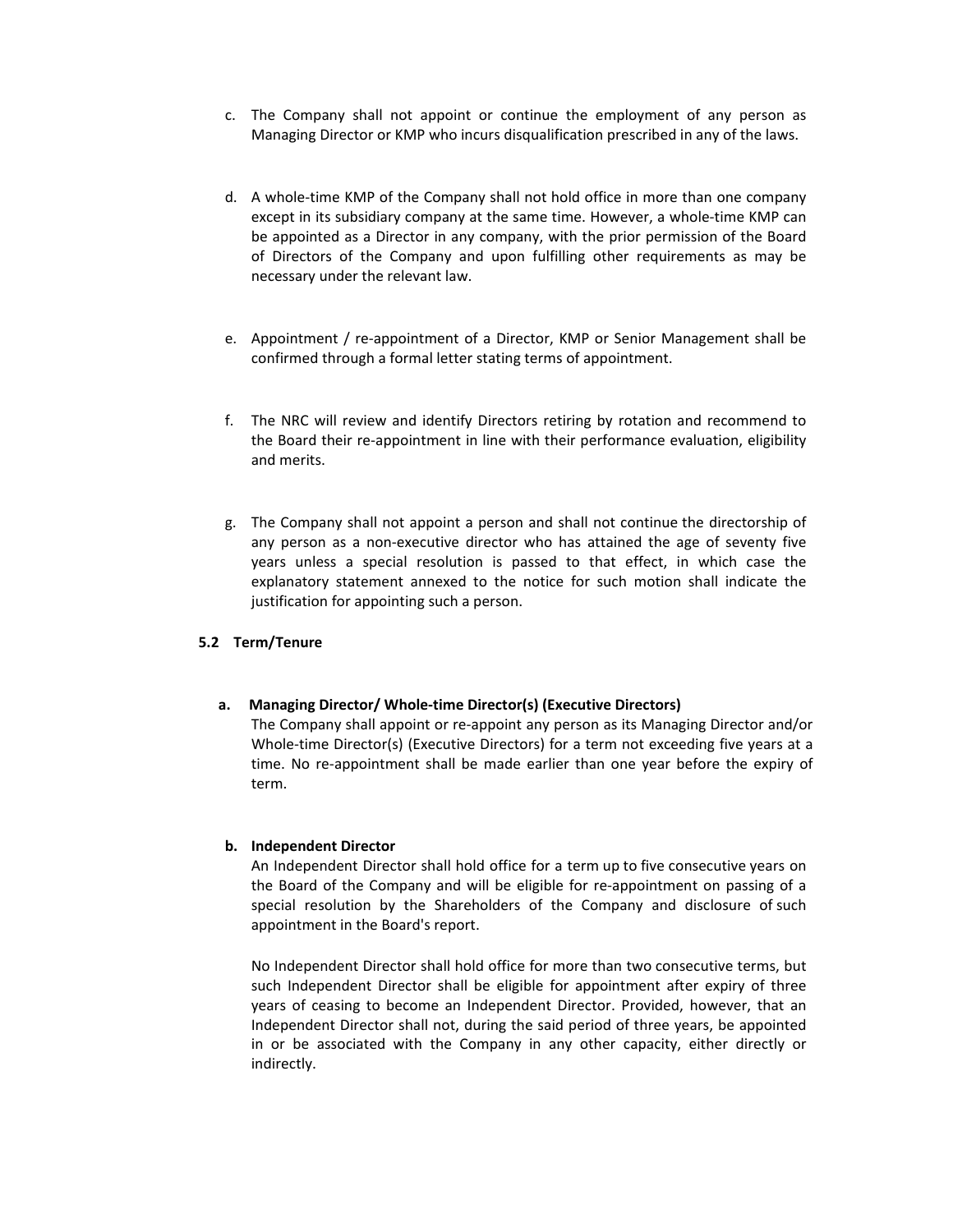At the time of appointment of an Independent Director and during his/her appointment period with the Company, it should be ensured that the number of Boards on which such Independent Director serves is within the maximum limit prescribed under the prevailing act, rules and regulations.

#### **c. Removal**

Due to reasons for any disqualification mentioned in the Companies Act, 2013, rules made thereunder or under any other applicable law, rules and regulations, the NRC may recommend to the Board with reasons recorded in writing, removal of a Director or KMP subject to the provisions of the relevant law.

## **d. Retirement**

Due to reasons for any disqualification mentioned in the Companies Act, 2013, rules made thereunder or under any other applicable law, rules and regulations, the NRC may recommend to the Board with reasons recorded in writing, removal of a Director or KMP subject to the provisions of the relevant law.

## **6. POLICY RELATING TO THE REMUNERATION FOR DIRECTORS, KMPs AND OTHER EMPLOYEES**

## **6.1 General**

- a) The remuneration to Directors/ Key Managerial Personnel and Senior Management will be recommended by NRC to the Board for approval. The remuneration (including increment' s) to the Directors, so recommended by NRC to the Board, should be within the limits and conditions prescribed under the Companies Act, 2013, Listing Regulations and other regulations, as applicable and as approved by the shareholders of the Company .
- b) None of the Directors (including Independent Director's) shall be entitled to any stock option of the Company. (Promoter Group Directors and ID are not entitled for Stock Options but considering on Board we have Non Promoter Executive Directors should we mention this point)

## **6.2 Remuneration to Non‐Executive/ Independent Director**

The Non-Executive / Independent Director may receive remuneration by way of fees for attending meetings of Board or Committee thereof. Provided that the amount of such fees shall not exceed the maximum amount per meeting of the Board or Committee as may be prescribed under the law prevailing from time to time.

**b.** The Board upon the recommendation of the Nomination Committee, shall review the Sitting Fees, from time to time, subject to the limits, as specified under the Companies Act, 2013 or rules made thereunder.

## **6.3 Remuneration to Managing Director/ Whole‐time Director(s) (Executive Director(s))**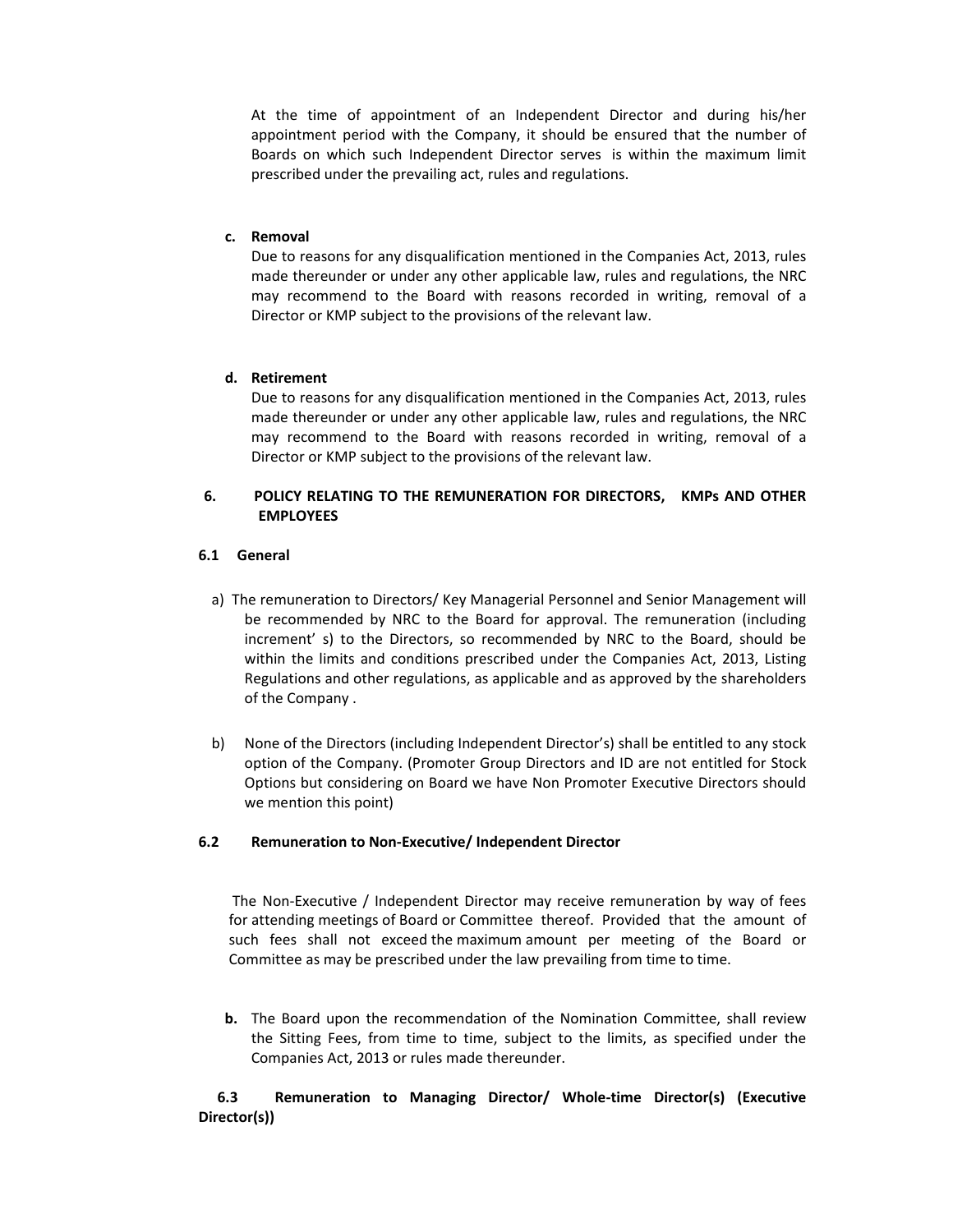**a**. Remuneration to the Managing Director / Whole‐time Director(s) (Executive Director(s)) shall be in accordance with the provisions of the Companies Act, 2013, read with the Rules made thereunder.

- **b.** The terms of Appointment shall be subject to approval of the Board and shareholders of the Company and as may be defined in the Employment Agreement.
- **c.** The Managing Director / Whole‐time Director(s) shall not be entitled to sitting fees for attending the meetings of Board of Directors or Committees thereof.

## **6.4 Remuneration to KMPs and Senior Management**

a) The remuneration and reward structure comprises of two broad components;

i) The fixed component, and

ii) Performance linked variable component which is related partly to organizational/ divisional performance, as applicable, and partly to manager's individual performance during the period under review.

- **b.** The Company's HR function to review and reset compensation levels annually based on a comparison with the relevant peer group in India. The NRC will have access to these reports and may review proposals and shall recommend to the Board all remuneration, in whatever form, payable to KMPs and Senior Management from time to time.
- **a.** The Remuneration structure shall include the following components:
- i. Fixed Pav:
- ii. Performance Linked Incentive / Variable Pay Plan;
- Iii. Retrial & Other Benefits;
- iv. Onetime Payments;
- v. Stock Options;
- vi. Retention Bonus & Long Term Incentives;
- Vii. ex Gratia:
- viii. Any Other Perquisites & Allowances.
- **b.** Remuneration shall be assigned as per the grade/band of the incumbent and according to the qualification and work experience, competencies as well as their roles and responsibilities in the Organization. There will be various factors which will be considered for determining their compensation such as job profile, potential, skill sets, seniority, experience, performance and prevailing competition remuneration levels for equivalent jobs.